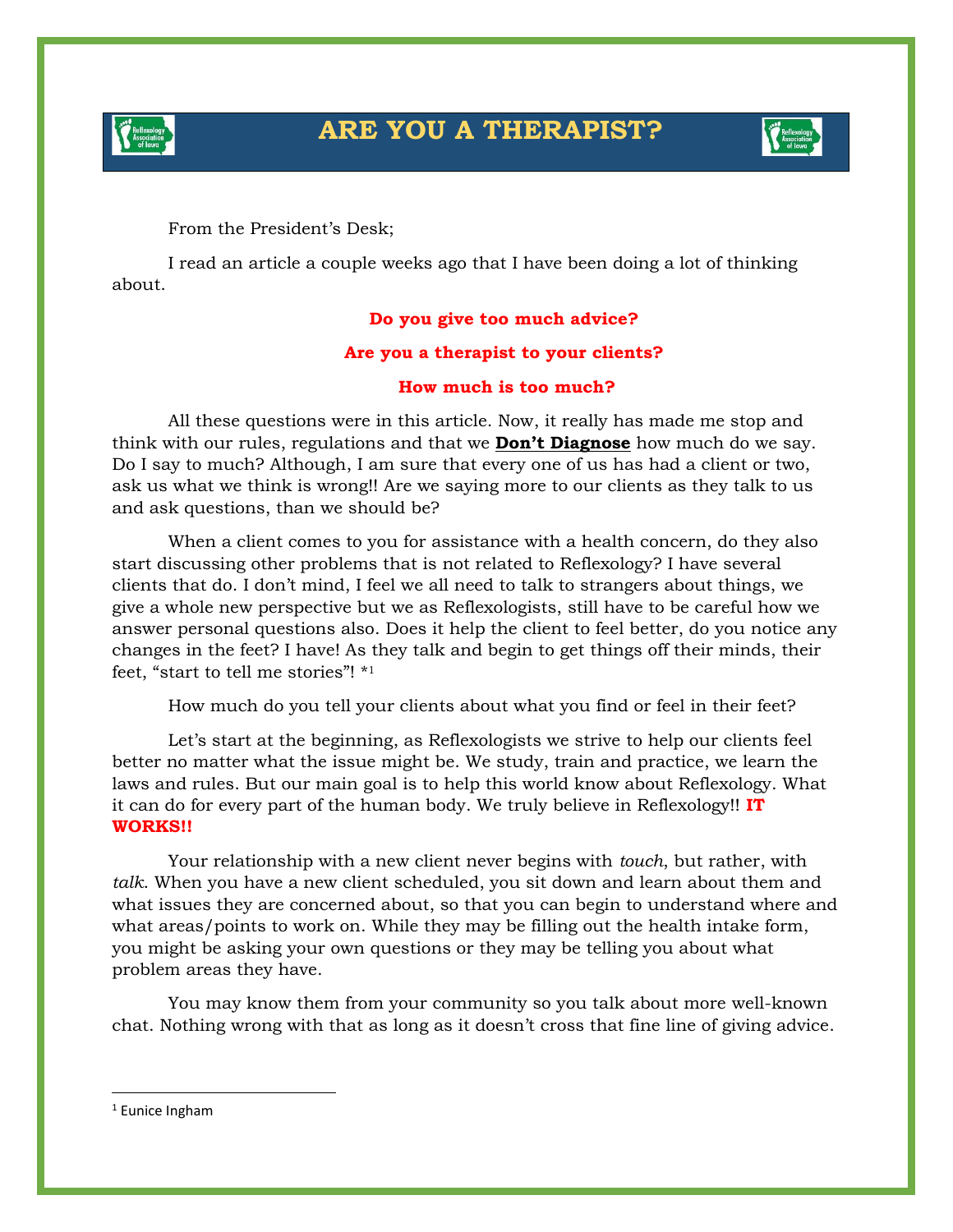So, you start your session and if it is their first session, I explain what I am going to do or am doing so that they can understand it and not be wondering what I am doing to their feet. Or if it is a regular client, I get quiet and start my treatment. But as you go a long do you find areas of tenderness, or change of texture or do they say it is sore or hurts? They ask you what is that area? What does that do? What could be going on there? Ah hah!! There you go. Those dreaded questions! So, what do you say? I always say, "Well I am not a doctor or can't diagnose any client". This might be something you can discuss with your primary physician at your next visit. You don't want to scare them; you don't want them to start getting wrong ideas in their heads. We as Reflexologists have to be careful of our words and actions. If it is an issue such as Plantar Fasciitis, *(and they know it before they come to me),* I may suggest a different kind of shoe or etc. You can always tell them what the area is, that is ok, you just don't want to go much further than that.

At the end of the session, they may still be trying to get you to say what you think it is or should be done. So, you are left with "what do I say and how do I say it". As we progress in our talent and work with many different kinds of clients, we learn how to talk and what to say to each one.

With all this being said, "We love our clients and we only want them to be happy".

The next problem is can you say something and not be diagnosing but your client thinks you are?

I am pretty sure that at some point we all have said something that we didn't even know we said but our client heard it. Where is that fine line?

Lastly. As Reflexologists we have our thoughts on what might be going on if an issue is felt, but if we say anything to that fact, we are violating our ethical priorities. We would be setting back all that has been done for Reflexology to be introduced and talked about to the world. We want to be present with our client during their session, not tell them about what is happening in their own bodies. But to encourage them to a good understanding of their own bodies. We should know our own bodies and what it can and cannot handle. It is these times that we think we can have a huge impact on them more than we realize!

I value your thoughts and opinions. You may email me at [renitamurrell2@gmail.com](mailto:renitamurrell2@gmail.com) and let me know. (*All emails will be kept private*).

*Blessings,* Renita Murrell, President